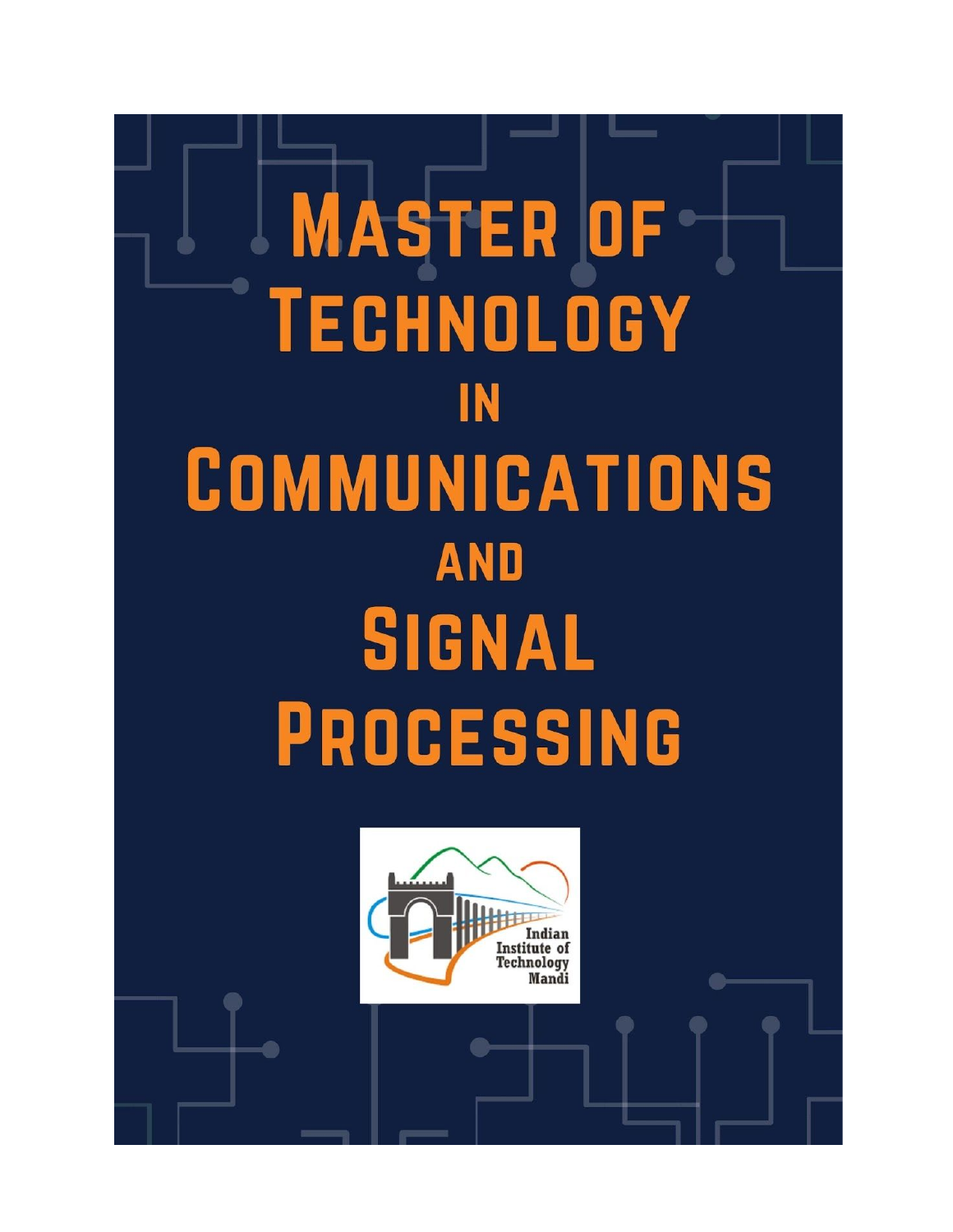# M.Tech. in Communications and Signal Processing (CSP)

# Preamble

The program is designed giving importance to theory as well as exposure to industry needs. It consists of two parts: course work and a year-long project. The course work is structured to give solid theoretical foundations and practical, hands-on experience which would enable the student to tackle problems in the area of signal processing, communications, and machine learning in a holistic manner.

The one year long project is mostly industry-inspired to be in partnership with industry so that the students solve problems which are of relevance to product design and development. The project is done in-house, the problem definition and part of technical support comes from an industry or reputed government R&D laboratories.

In order to prepare the students for product development by the end of first year, courses like Advanced Programming Practicum, Embedded Systems, IoT Systems, and Systems Design are included in the curriculum. In addition to the post graduate project, these courses familiarize the students with the system design aspects relevant to signal processing, communications, and machine learning.

# Objectives of the program

After the completion of the degree, students would

- Be prepared with a varied range of expertise in different aspects of signal processing and communications, such as signal processing, modern communication systems, estimation and detection theories.
- Acquire a good understanding of both the theory and application of signal processing, communications, and machine learning approaches to wide-variety of scenarios in diversified application areas.
- Be able to create models using the knowledge acquired from the program to solve future challenges and real-world problems requiring the knowledge of one or more of signal processing, communications, or machine learning.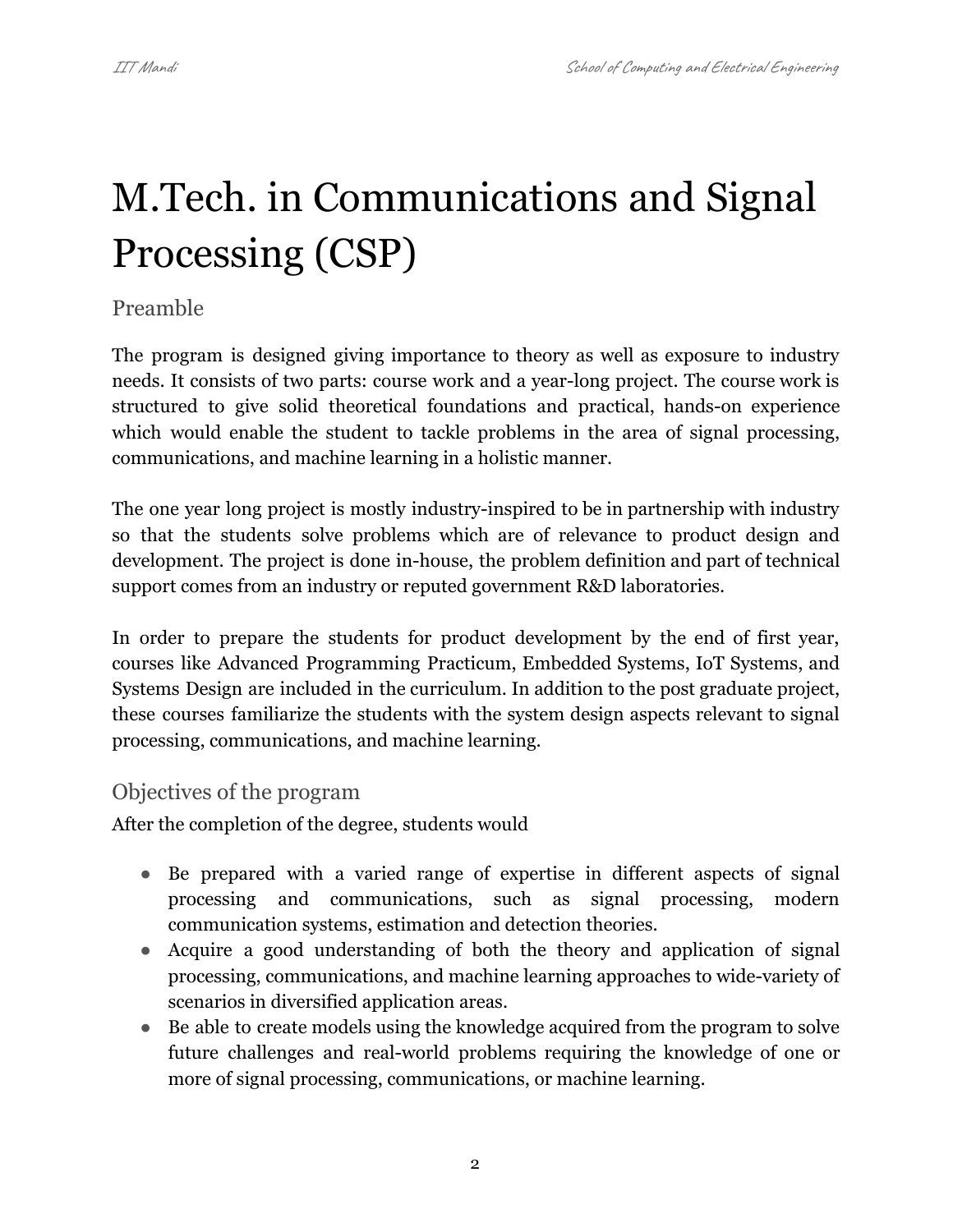• Be better trained professionals to cater to the growing demand for signal processing, communications, machine learning professionals.

Specializations offered

- Communications
- Signal Processing
- Machine Learning

# Duration

The duration of this program is two years. Each year consists of two semesters, summer and winter terms.

# Eligibility criteria

- 1. Candidates who have qualified for the award of Bachelor's degree in Engineering / Technology from a recognized University or Institute in Electrical/Electronics and Communication/Telecommunications Engineering (ECE), Telecommunications Engineering (T), Electrical & Electronics Engineering (EEE), Instrumentation (IN) with minimum 60% (CGPA 7.5), and have qualified and have a valid score in Graduate Aptitude Test in Engineering (GATE) in ECE are eligible to apply for admission to the this program.
- 2. For all B.Techs from IITs graduated with a CGPA of 8.0 or above, the requirement of GATE qualification is waived off.
- 3. A student sponsored by a recognized R&D organization, academic institution, government organization or industry is eligible to apply for this program on a full-time basis. The Institute does not provide any assistantship to such students.
- 4. A candidate with Associate Membership of Professional Bodies equivalent to B.Tech., as approved by the Senate and having valid GATE score in ECE shall also be eligible to apply for admission to this program with assistantship, subject to regulations approved by the Senate.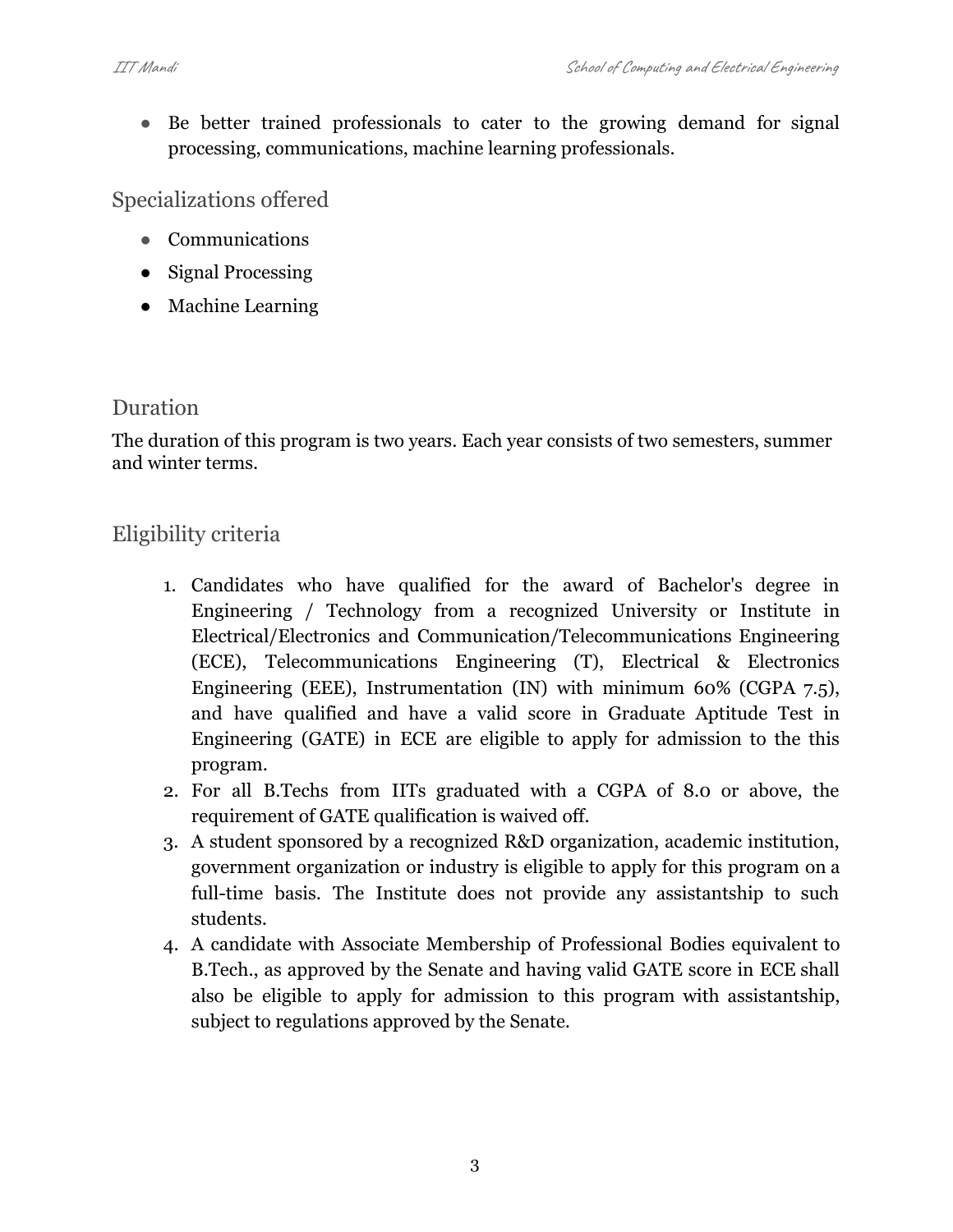# Assistantship (Fellowship/Scholarship)

The award of assistantship shall be in accordance with prevailing norms of the Institute.

## Campus stay

Students admitted to these degree programs are required to stay on campus and to participate and complete all requirements of the program.

# Placement and Career options

After completion of this program, a student can either go for jobs in public/private sectors or enrol in a PhD program within India or abroad.

Graduates of this program are currently placed in different R&D labs and MNCs, such as, **TCS Innovations Labs, Continental, National Instruments, Hughes Systique, Lekha and WNS** . Some of them are also currently pursuing Ph.D. in various IITs.

# Course and Credit Details

General Details

- 1. There are five discipline core courses. The remaining courses (excluding the open electives) are grouped into three specialization baskets.
- 2. It is mandatory to take one course from each basket with minimum 9 credits.
- 3. Students who would like to go for a specialization must take at least 9 more credits (in addition to the mandatory credits in Point 2) from whichever basket they want to specialize in.
- 4. Those who do not want any specialization can take courses to satisfy 9 credits from across the baskets.
- 5. The post graduate project is of one year duration.
- 6. Post graduate projects are industry sponsored whenever possible.
- 7. Post graduate project starts from the summer following the first year and extends to the third and fourth semesters.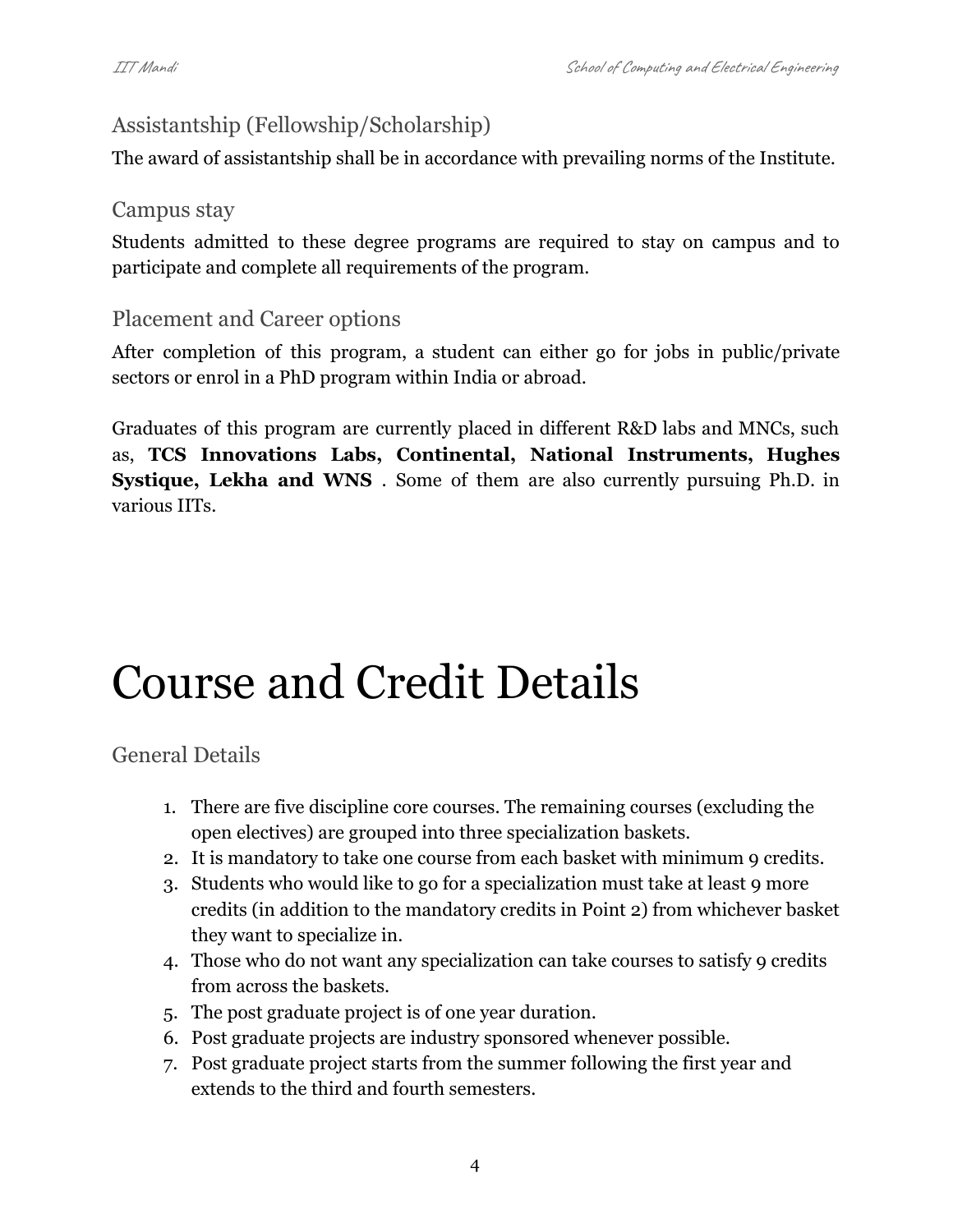- 8. Students who would like to go for a specialization must have their post graduate project in the same basket.
- 9. Systems Design should be taken during the winter break after the first semester.

# <span id="page-4-0"></span>Minimum credit requirements

| Course type                              | <b>Credits</b> |
|------------------------------------------|----------------|
| Discipline core (DC)                     | 15             |
| Specialization basket (SB) <sup>\$</sup> | $18*$          |
| <b>Systems Design</b>                    | $\overline{2}$ |
| Post graduate project                    | 28             |
| Outside discipline electives $(OE)^*$    | 6              |
| <b>Technical communication</b>           | 1              |
| <b>Total</b>                             | 70             |

\$ Out of these 18 credits, at least 9 credits must be earned by taking one course each from the 3 baskets. At least 9 credits should be chosen from the same basket (if a specialization is desired) or from across baskets (if no specialization is desired.)

# Any graduate level course outside of the Communication and Signal Processing discipline from the school or from other schools is acceptable as outside discipline elective.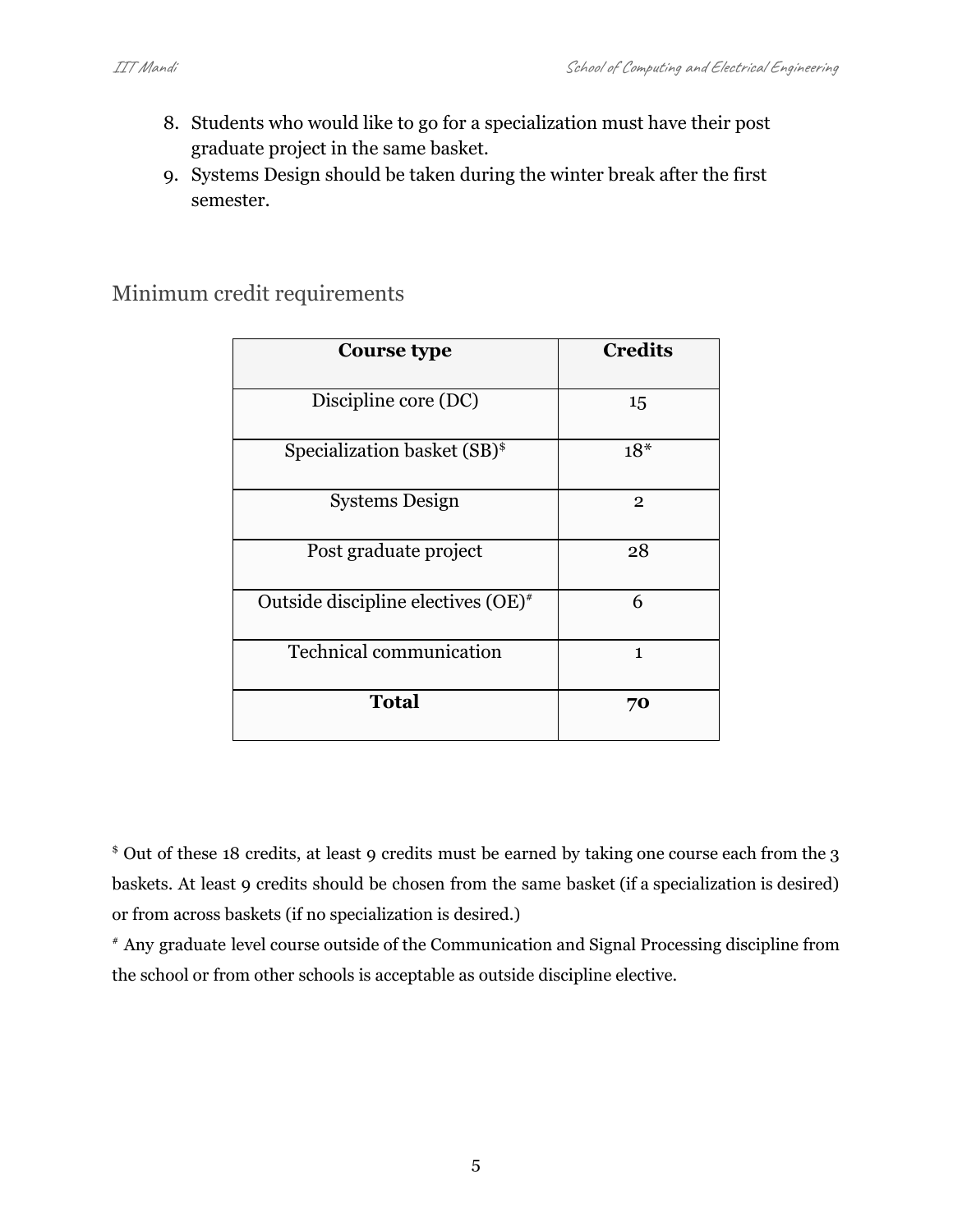## **List of Core courses for M.Tech. in Communications and Signal Processing Program**

*(Total Credits for discipline core = 15)*

| Sr.<br>No.     | <b>Course title</b>                 |                |          | Lecture Tutorial Practical | <b>Total</b><br>credits | <b>Semes</b><br>ter |
|----------------|-------------------------------------|----------------|----------|----------------------------|-------------------------|---------------------|
| 1              | Probability and Random<br>Processes | 3              | $\Omega$ | $\Omega$                   | 3                       |                     |
| $\overline{2}$ | <b>Matrix Theory for Engineers</b>  | 3              | $\Omega$ | $\Omega$                   | 3                       |                     |
| 3              | <b>Programming Practicum</b>        | 1              | $\Omega$ | 3                          | 3                       |                     |
| $\overline{4}$ | <b>Applied Optimization</b>         | $\overline{2}$ | $\Omega$ | $\mathbf{2}$               | 3                       |                     |
| 5              | <b>IoT</b> Systems                  | $\overline{2}$ | $\Omega$ | $\mathbf{2}$               | 3                       | Н                   |

## **I year, Semester 1**

| Code              | <b>Course title</b>                     | <b>Credits</b> | <b>Remarks</b> |
|-------------------|-----------------------------------------|----------------|----------------|
| EE <sub>534</sub> | <b>Probability and Random Processes</b> | 3              | DC             |
| EE <sub>522</sub> | <b>Matrix Theory for Engineers</b>      | 3              | DC             |
| CS <sub>571</sub> | <b>Programming Practicum</b>            | 3              | DC             |
|                   | <b>Specialization Basket</b>            | 3              | <b>SB</b>      |
|                   | <b>Specialization Basket</b>            | 3              | <b>SB</b>      |
| HS <sub>541</sub> | <b>Technical Communication</b>          | $\mathbf{1}$   |                |
|                   | <b>Total credits</b>                    | 16             |                |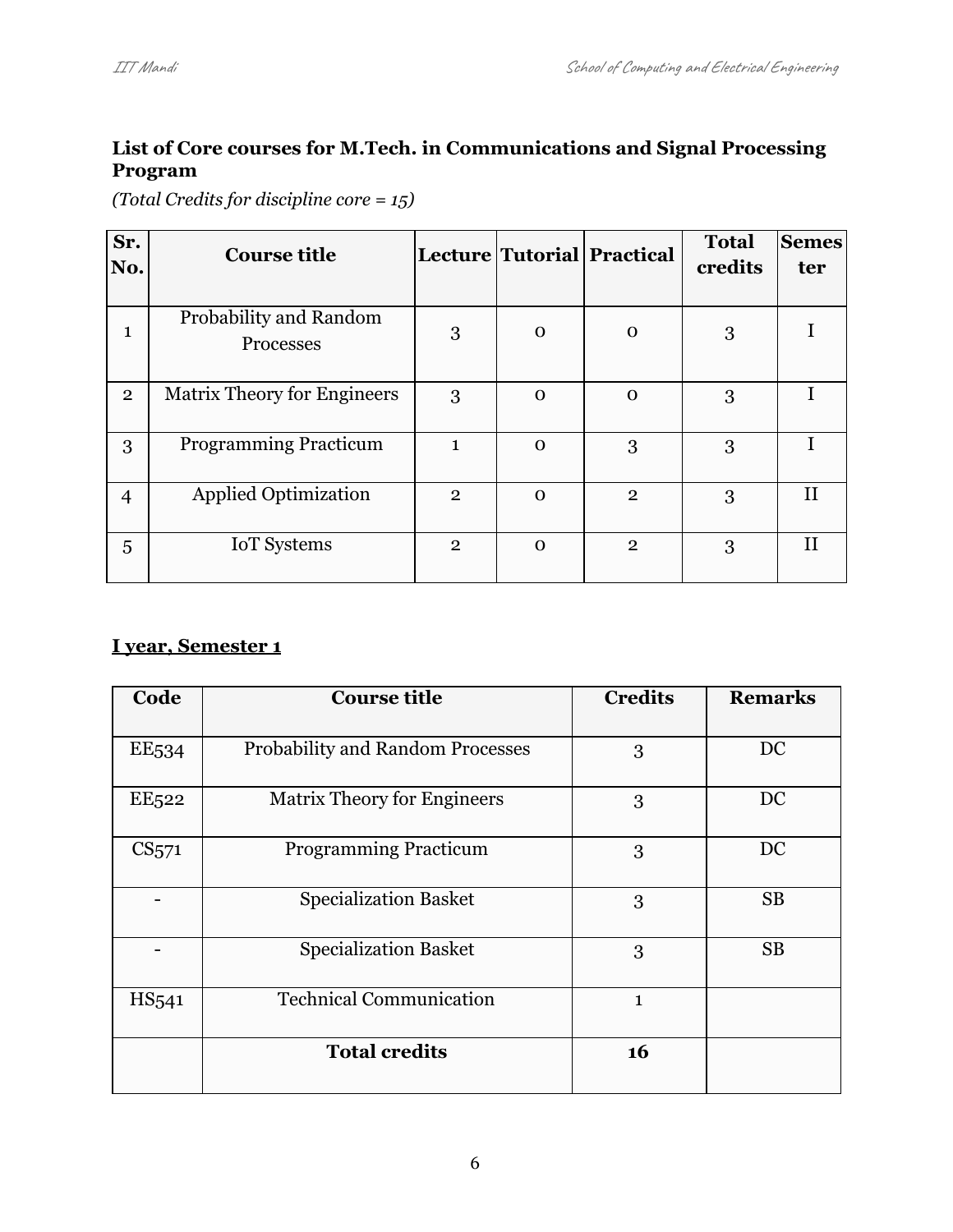# **I year, Winter break**

| Code               | <b>Course title</b>   | <b>Credits</b> | <b>Remarks</b>         |
|--------------------|-----------------------|----------------|------------------------|
| EE <sub>5</sub> 32 | <b>Systems Design</b> |                | Short duration project |

# **I year, Semester 2**

| Code              | <b>Course title</b>          | <b>Credits</b> | <b>Remarks</b> |
|-------------------|------------------------------|----------------|----------------|
| <b>EE530</b>      | <b>Applied Optimization</b>  | 3              | DC             |
| EE <sub>536</sub> | <b>IoT</b> Systems           | 3              | DC             |
|                   | <b>Specialization Basket</b> | 3              | <b>SB</b>      |
|                   | <b>Specialization Basket</b> | 3              | <b>SB</b>      |
|                   | <b>Specialization Basket</b> | 3              | <b>SB</b>      |
|                   | Outside discipline electives | 3              | OE             |
|                   | <b>Total credits</b>         | 18             |                |

# **II year, Semester 3**

| Code          | <b>Course title</b>          | <b>Credits</b> | <b>Remarks</b>       |
|---------------|------------------------------|----------------|----------------------|
|               |                              |                |                      |
| <b>EE626P</b> | Post Graduate Project        | 10             | First part of the    |
|               |                              |                | dissertation project |
|               |                              |                |                      |
|               | <b>Specialization Basket</b> | 3              | <b>SB</b>            |
|               |                              |                |                      |
|               | Outside discipline electives | 3              | ОE                   |
|               |                              |                |                      |
|               | <b>Total credits</b>         | 16             |                      |
|               |                              |                |                      |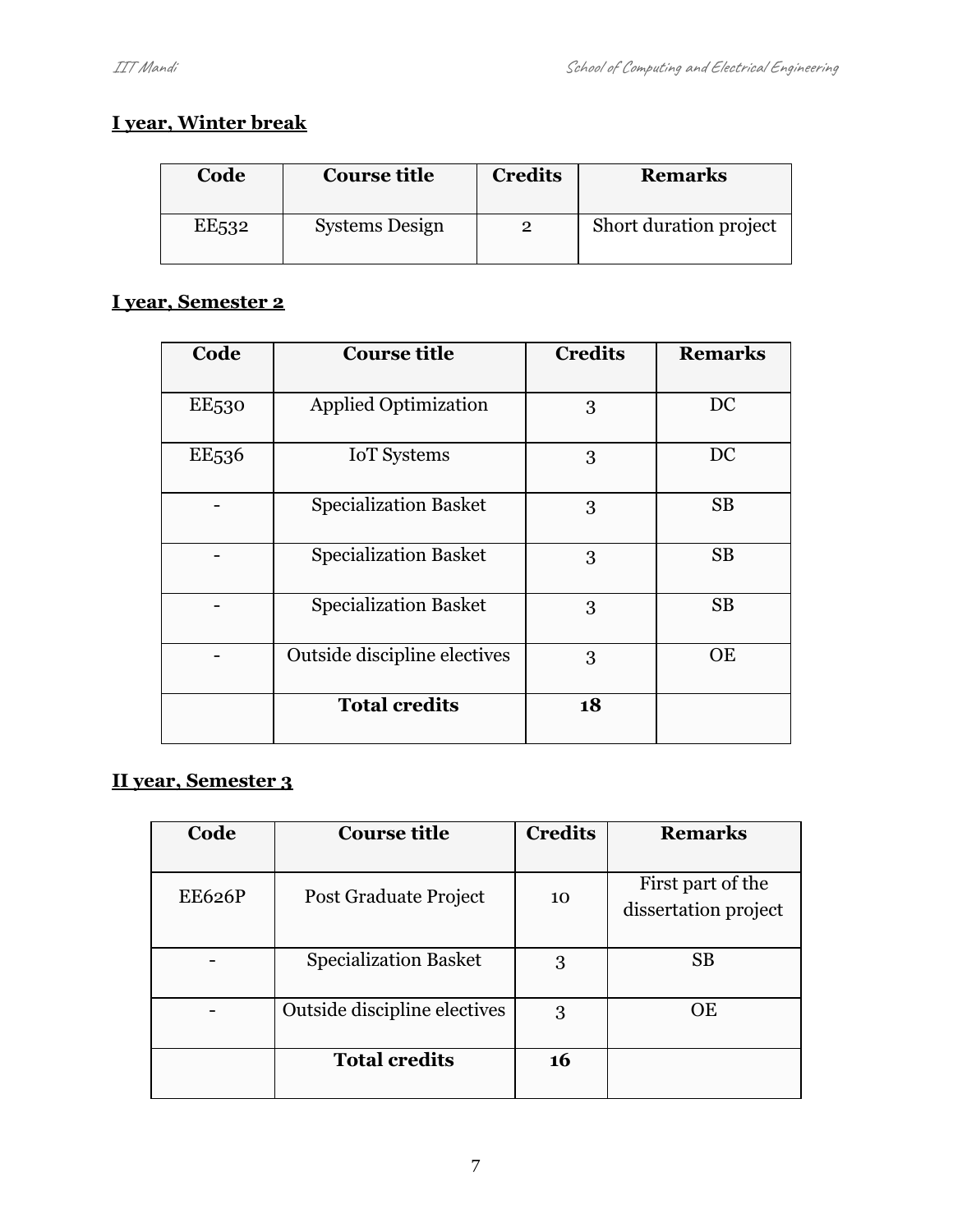## **II year, Semester 4**

| Code          | <b>Course title</b>   | <b>Credits</b> | <b>Remarks</b>      |
|---------------|-----------------------|----------------|---------------------|
| <b>EE627P</b> | Post Graduate Project | 18             | Follow up of EE626P |

# Specializations and related courses

# Signal processing

In the signal processing specialization, students are exposed to theoretical and practical aspects of modern signal processing. These include topics like multirate signal processing, graph signal processing and system implementations on embedded systems.

# *Signal processing basket courses*

| Code              | <b>Course title</b>                           | $L$ -T-P- $C^*$ |
|-------------------|-----------------------------------------------|-----------------|
|                   |                                               |                 |
| <b>EE620</b>      | <b>Advanced Digital Signal Processing</b>     | $3 - 0 - 0 - 3$ |
| <b>EE608</b>      | <b>Digital Image Processing</b>               | $3 - 0 - 2 - 4$ |
| CS609             | <b>Speech Processing</b>                      | $3 - 0 - 2 - 4$ |
| EE <sub>529</sub> | <b>Embedded Systems</b>                       | $3 - 0 - 2 - 4$ |
| EE510             | Mathematical Methods for Signal<br>Processing | $3 - 0 - 0 - 3$ |

*\*L: Lecture, T: Tutorial, P: Practical, C: Credits*

## Communications

Students opting for this specialization will be exposed to several theoretical courses that lay the mathematical foundation of modern digital communication, wireless networks and radio frequency (RF) system design. While the focus of some courses is to provide a foundation for this specialization, others aim at introducing students to the latest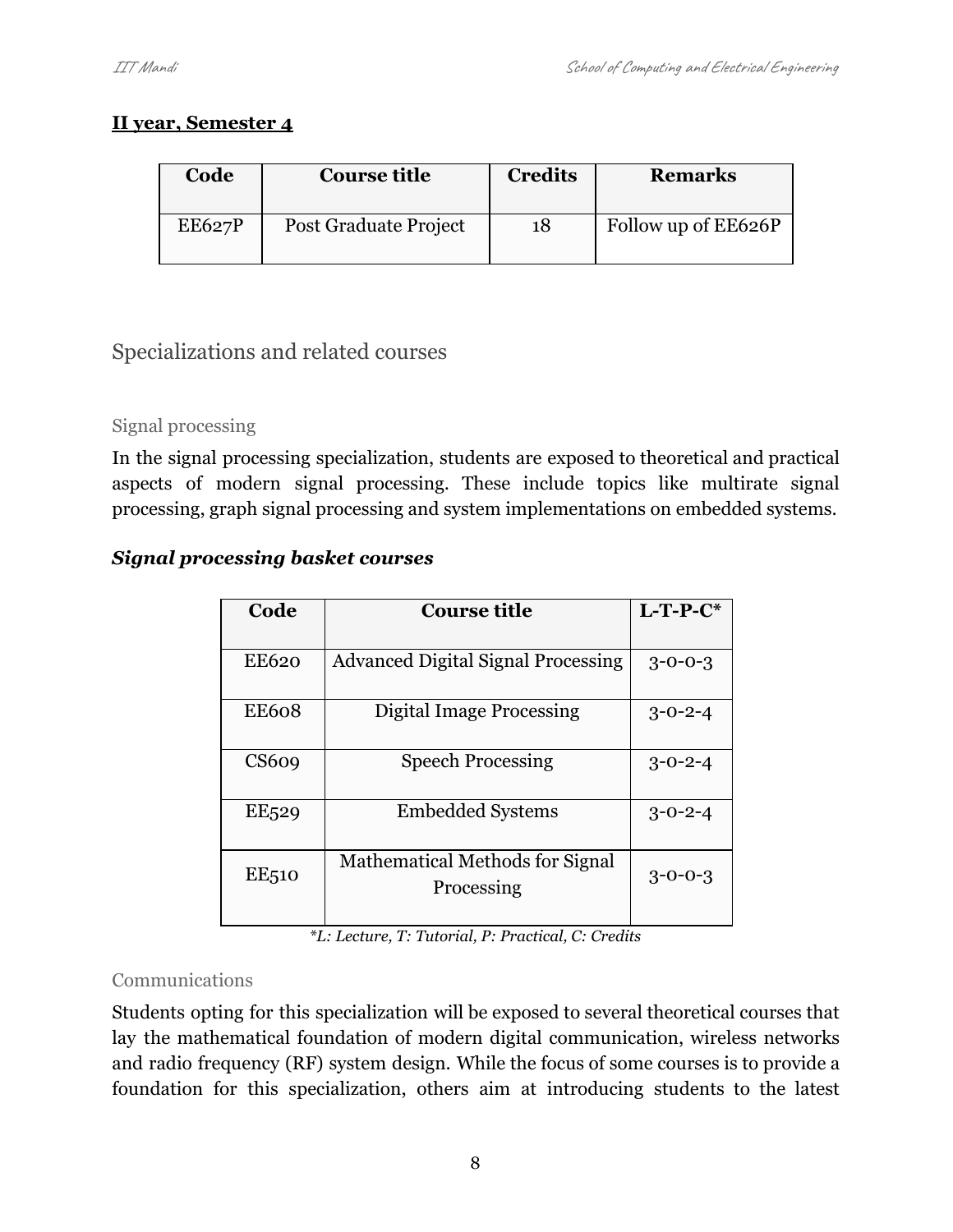technologies, challenges and research opportunities. Students interested in this specialization must earn 9 credits by choosing courses from the following list in addition to the mandatory course requirement (please refer to the subsection [Minimum](#page-4-0) credit [requirement](#page-4-0)).

#### *Communications basket courses*

| Code              | <b>Course title</b>                                          | $L-T-P-C$       |
|-------------------|--------------------------------------------------------------|-----------------|
| <b>EE503</b>      | <b>Advanced Communication Theory</b>                         | $3 - 0 - 0 - 3$ |
| <b>EE518</b>      | <b>Information Theory</b>                                    | $3 - 0 - 0 - 3$ |
| EE <sub>517</sub> | <b>Wireless Communication and Networks</b>                   | $3 - 0 - 0 - 3$ |
| CS <sub>549</sub> | Performance Analysis of Computer Networks                    | $3 - 0 - 0 - 3$ |
| EE530             | <b>Estimation and Detection Theory</b>                       | $3 - 0 - 0 - 3$ |
| <b>EE507</b>      | <b>Transmission lines and Basic Microwave</b><br>engineering | $3 - 1 - 0 - 4$ |
| EE621             | Radiating Systems                                            | $3 - 1 - 0 - 4$ |
| EE <sub>529</sub> | <b>Embedded Systems</b>                                      | $3 - 0 - 2 - 4$ |

#### Machine learning

In the machine learning specialization, students are exposed to data-driven techniques for analysis of real-world data. These include classical statistical techniques as well as deep learning based techniques.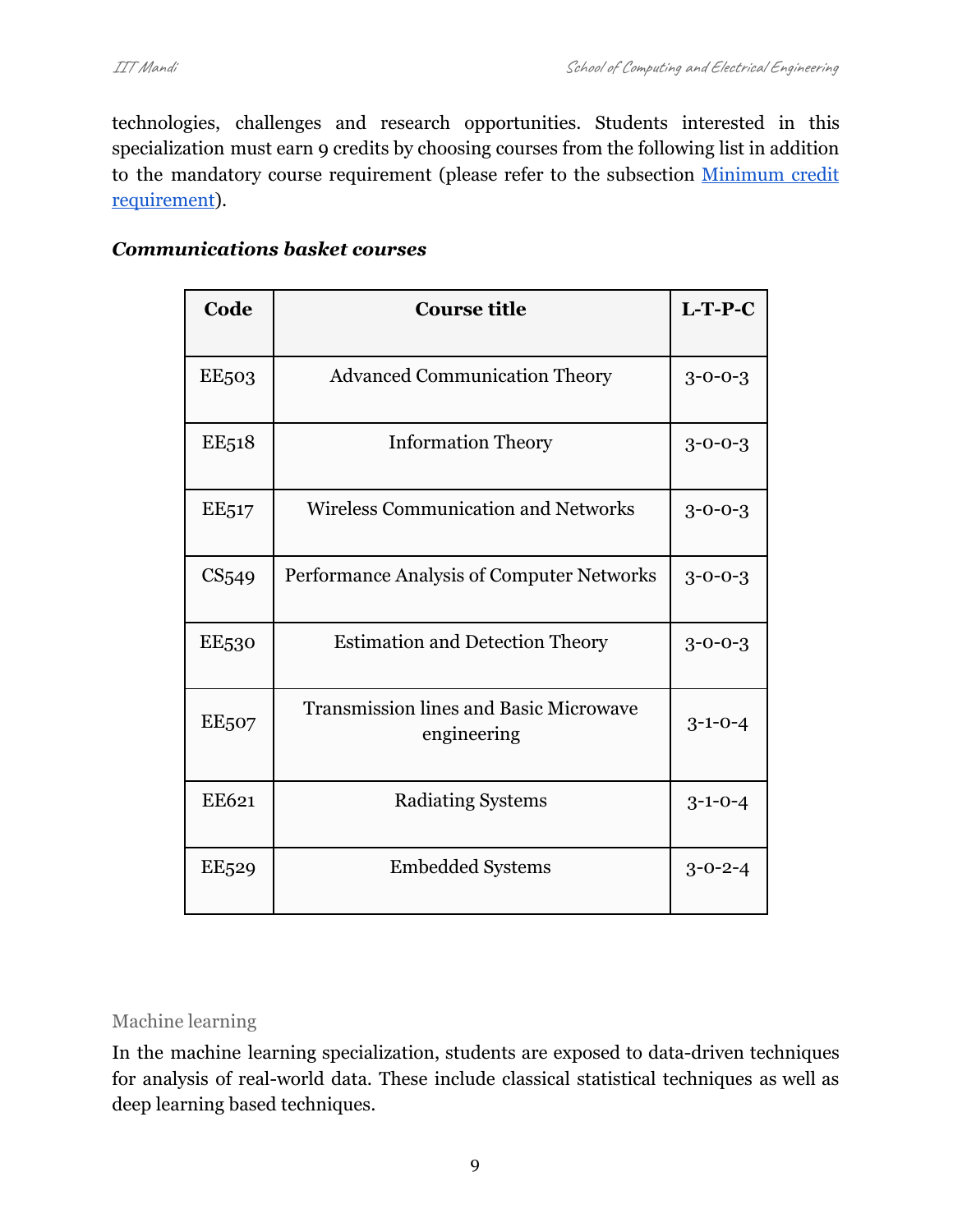| Code              | <b>Course title</b>                    | $L-T-P-C$       |
|-------------------|----------------------------------------|-----------------|
| CS669             | Pattern Recognition                    | $3-1-0-4$       |
| EE <sub>511</sub> | <b>Computer Vision</b>                 | $3 - 1 - 0 - 4$ |
| CS671             | Deep Learning and Applications         | $3 - 0 - 2 - 4$ |
| EE <sub>531</sub> | <b>Estimation and Detection Theory</b> | $3 - 0 - 0 - 3$ |

## *Machine Learning basket courses*

# Making the students industry ready

The curriculum aims at equipping the students with tools and techniques that are needed for solving real-world problems, mostly the industry related ones. Systems design, a short duration design oriented course, and Postgraduate projects are both engineered keeping this in mind. A brief description of both these courses along with the respective evaluation schemes are provided below.

# Systems Design

*Preamble:* The objective of this course is to provide hands-on experience in system design to the M.Tech. (CSP) students after completion of their first-semester course work. This course will not only help them in understanding the practical application of various core and elective courses, but also will prepare them for specializations they may plan to pursue.

The students are expected to deliver a product—a hardware prototype, a well-designed software, a high-level design of a complex system or, a tested and verified algorithm---at the end of the course. To ensure the engagement of each and every student, the projects are supposed to be done individually. Students are encouraged to pursue the same or similar projects as their dissertations.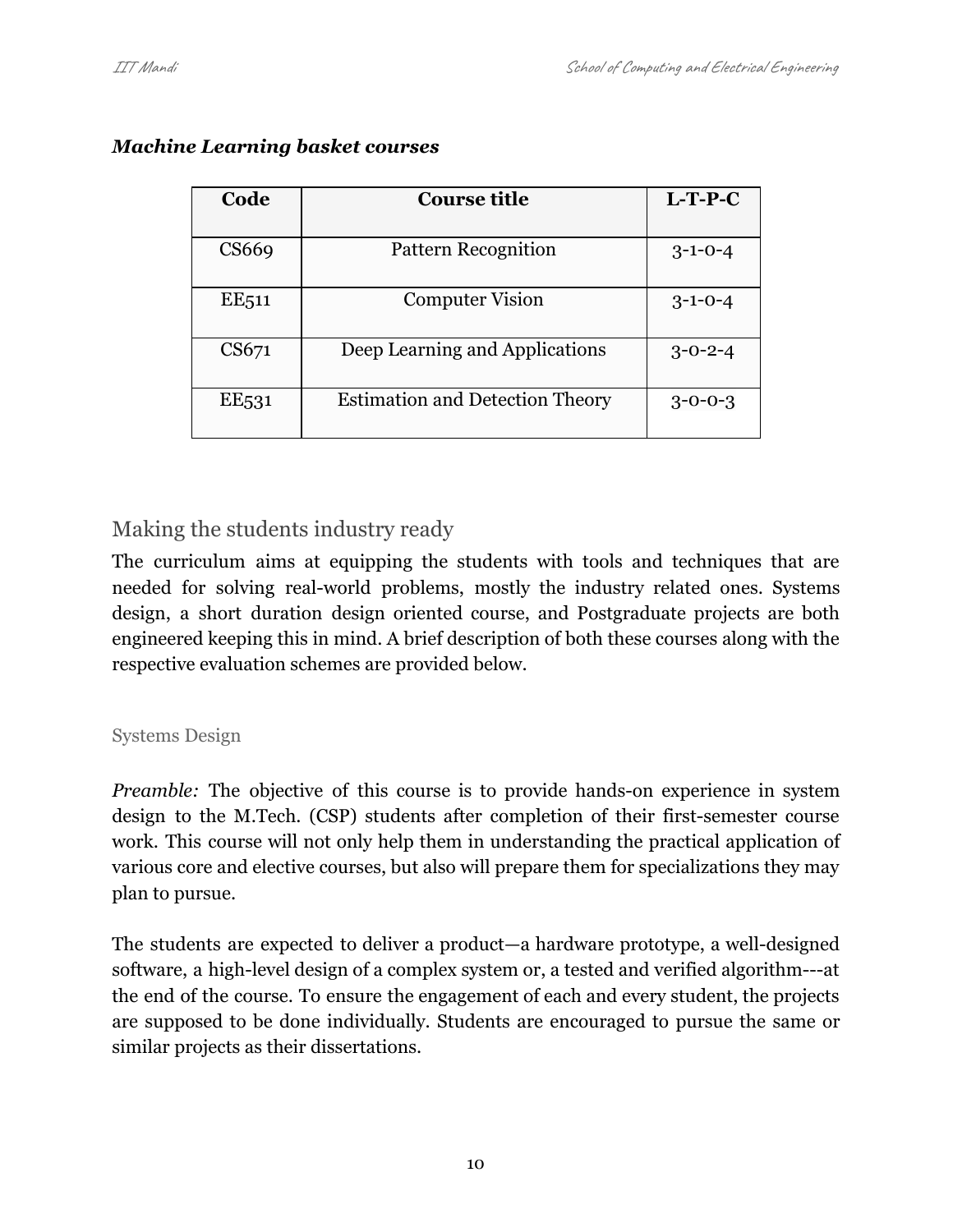*Evaluation:* There will be two evaluations—one in the beginning of the winter vacation and the other one in the beginning of the forthcoming even semester. In the first evaluation, the students will be graded based on the initial project proposals they have submitted. During the second evaluation, they will be evaluated based on their progress with respect to the promised deliverables, their project reports and the understanding they have gained from their respective projects.

Post graduate project (Dissertation)

*Preamble:* Post graduate project or dissertation provides a platform to the students where they can apply the knowledge they have gained from their coursework to solve problems related to one or more specializations of the curriculum. This year-long project aims at moulding the students to be independent researchers, innovators and system designers. For supervising their progress, the students are assigned to one or more mentors based on the domain of the problem. Students are allowed to carry out a part of their dissertation in industry or other academic institutes inside or outside India, provided they have a guide from within IIT Mandi. Students are encouraged to submit their work to reputed national/international conferences and journals for getting feedback on their respective projects.

*Evaluation:* Four evaluations, spanned across two semesters, are conducted to not only grade the students but also to help them in understanding the shortcomings of the work they have done. Every student is evaluated by a committee whose members are nominated by the faculty advisor. The students are evaluated based on their (i) project presentations, (ii) project reports, (iii) the understanding they have gained and (iv) novelty of the project.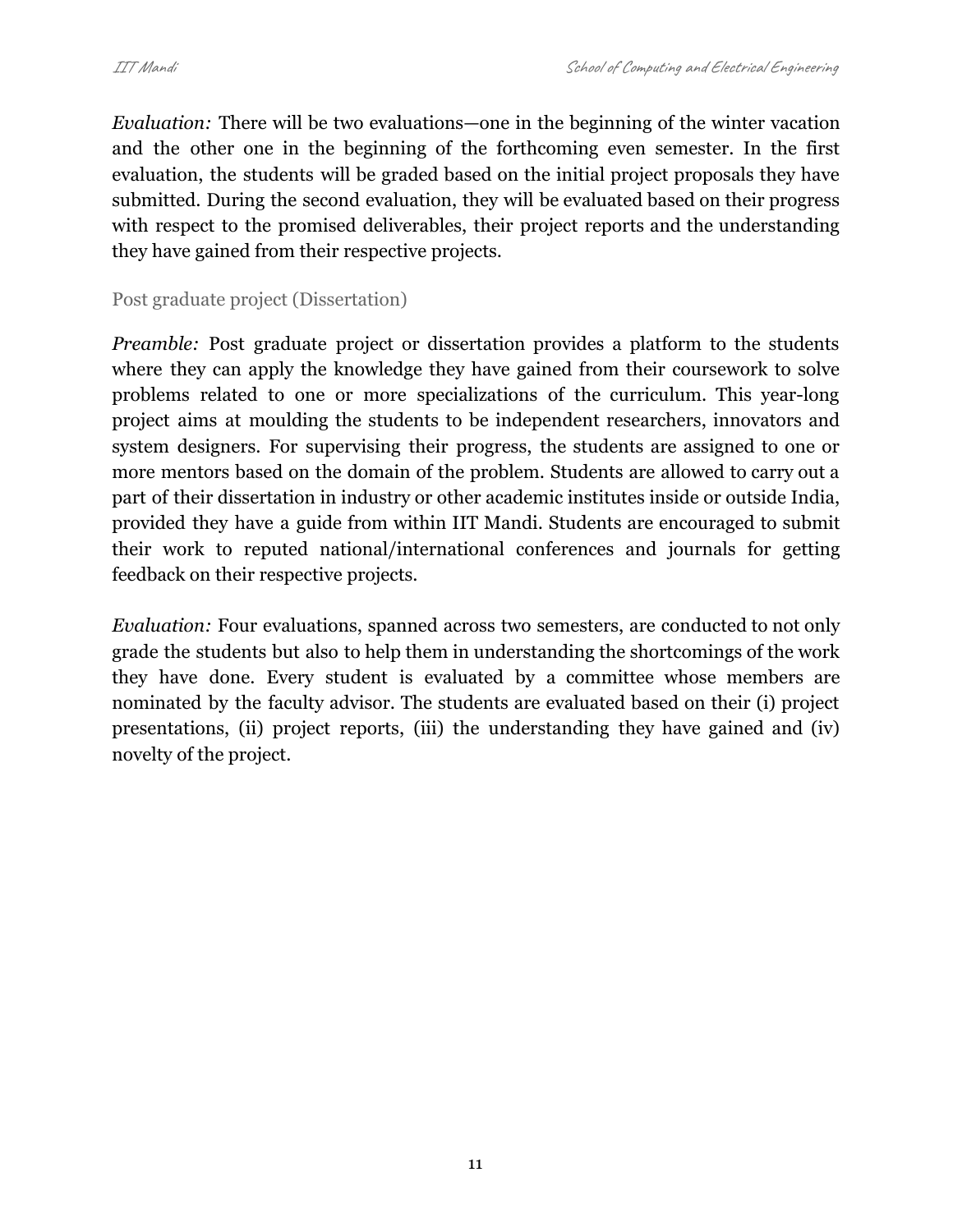# Syllabi of the discipline core courses

Probability and Random Processes

Course Number : *EE 534* Credits (L-T-P-C) : *3 (3-0-0-3)* Prerequisites : *Linear algebra (MA512 or IC 111) and IC 252 or equivalent of both (MA512 and IC252)* Intended for : *UG /MS/MTech (CSP)/PhD/M.Sc(Maths)* Distribution : *Core for Mtech CSP, Elective for B.Tech. III/IV year, MS, Ph.D, M.Sc(Maths).* Semester : *Odd (August to December)*

**Preamble:** Knowledge of random variables and random processes is essential in the following fields – signal processing, communications and machine learning. Starting with a review of basic concepts in probability the course aims to prepare a student to think in terms of random variables and processes. By the end of the course the student should be able to identify the type of process or variable involved and analyze a problem accordingly and obtain reasonable conclusions from the analysis. The course is oriented towards engineering applications rather than a mathematical one based on measure theory.

#### **Course modules:**

Sigma field. Review of axiomatic probability, conditional probability and independence.

Recap of random variables and functions of random variables.

Probability generating function, moment generating function and characteristic functions – properties and applications.

Markov chains, classification of states and chains, stationary distribution and limit theorem, Poisson process.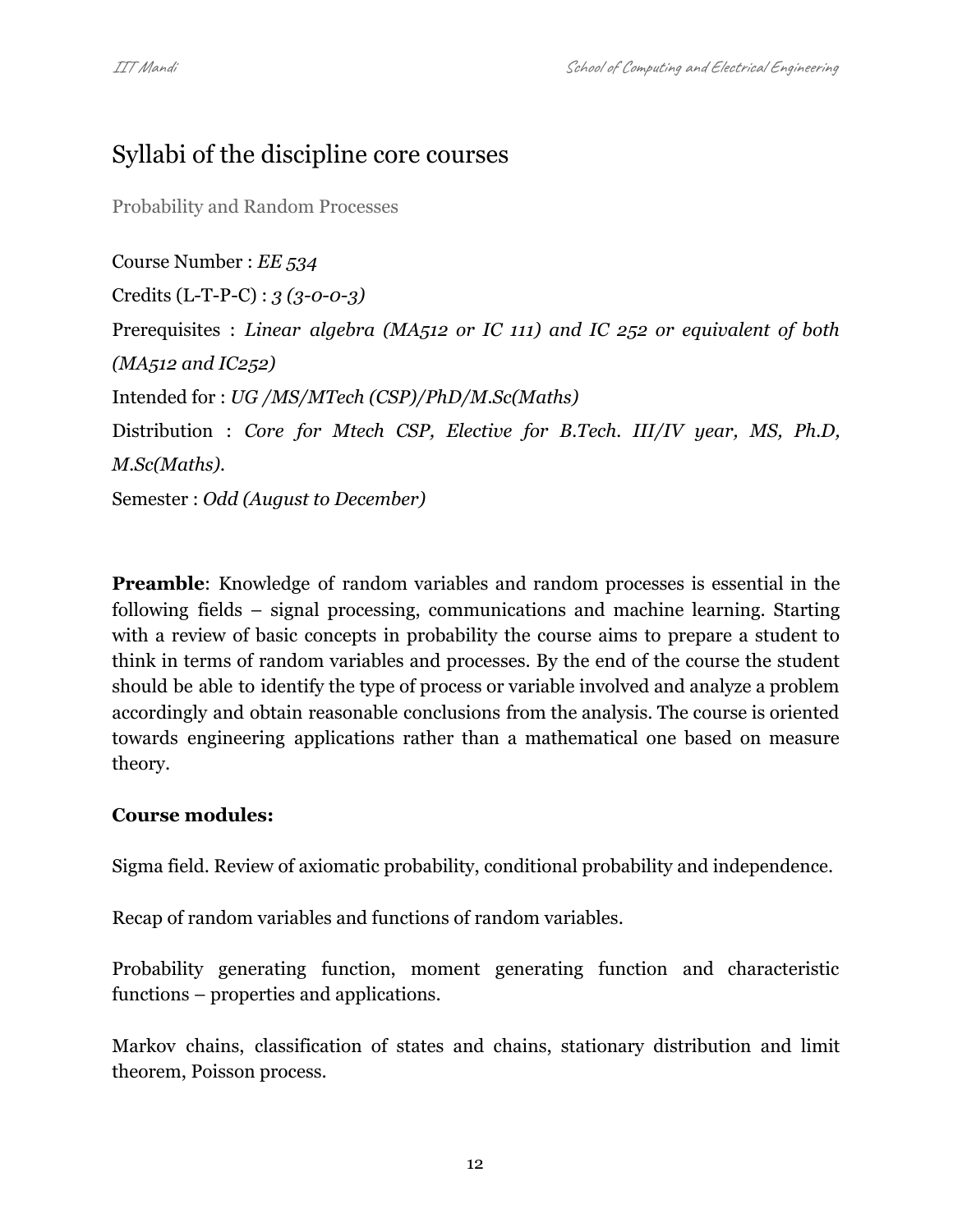Convergence of random variables – basic results, inequalities (Markov and Chebyshev), law of large numbers (weak and strong), central limit theorem.

Concentration inequalities – Chernoff's bound, Hoeffding's inequality, Bennett's inequality, Bernstien's inequality and Efron-Stein inequality.

Random vectors and covariance matrix. Random processes – stationarity, WSS. Autocorrelation, cross correlation, power spectral density. Filtering of WSS processes. Basic notion of ergodicity. Wiener processes, Markov processes.

Queueing models - Little's law, M/M/1, M/M/m, M/M/m/m, M/G/1 queuing systems, priority queuing

## **Textbook:**

1. Probability and Random Processes, Grimmett and Stirzaker, Oxford University Press, 2001.

## **Reference books:**

1. Erhan Cinlar, Introduction to Stochastic Processes, Dover Books on Mathematics, 2013

2. R. G. Gallager, Stochastic Processes: Theory for applications, Cambridge University Press; 1 edition

3. S. M. Ross, Stochastic processes, 2nd Edition, 1996, John Wiley, New York

4. J. R. Norris, Markov chains, 1999, Cambridge University Press, Cambridge

5. Papoulis and Pillai, Probability, Random variables and Stochastic processes, McGrawHill Europe; 4th edition (January 1, 2002)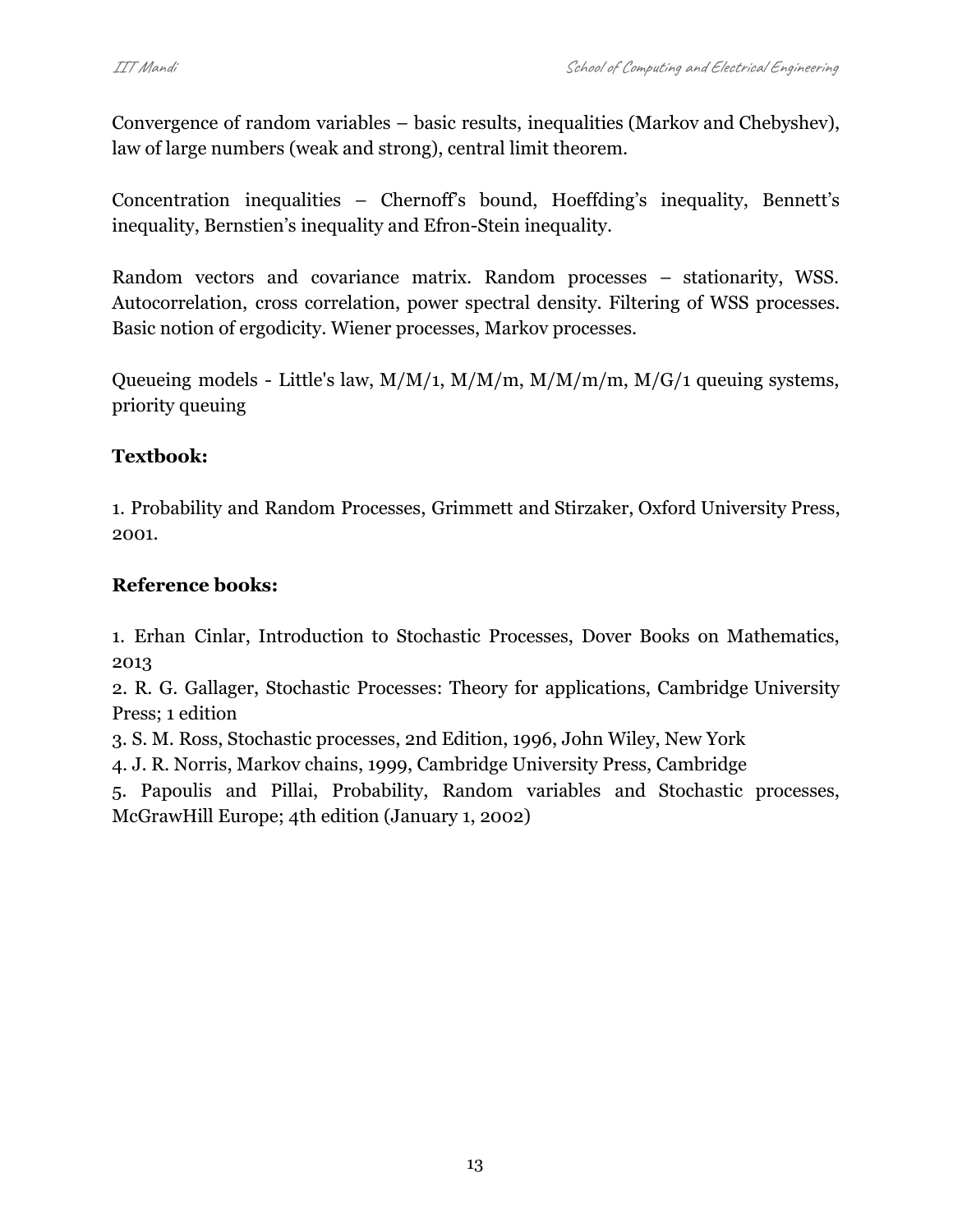Programming Practicum

Course Number: *CS571* Credits (L-T-P-C): *3 (1-0-3-3)* Prerequisites: *Programming experience in any language (C/C++/Matlab/Python etc.)* Students intended for: *MTech./M.S./Ph.D.* Elective or Core: *Core for M.Tech. CSP, Elective for M.S./Ph.D*. Semester: *Odd (August to December)*

**Preamble:** Programming skills are essential for any engineer. This course builds upon previous programming courses done by students during their previous degrees. A modern programming language with a large set of libraries suitable for data analysis or machine learning (such as Python) will be used. Emphasis will be given on programming for problems relevant to data analysis and information processing from domains such as signal processing, machine learning and communications.

**Suggested implementation:** The course will have weekly lab evaluations (related to the topic covered in the lecture), followed by a 3-4 week mini project. It is desirable for the mini project to have a pre-final evaluation and a final evaluation.

**Learning outcome:** After taking this course, students will become familiar in writing good code, using relevant libraries, using the right data structure, handling large data sets, plotting and visualizing information. They would have also become familiar with programming solutions to several problems in data analysis. They would also know how to do basic performance evaluation of programs.

**Course Outline:** 1 lecture per week, followed by 3 hours of lab.

# **Course Modules:**

1. **Review of general programming constructs** Loops, conditionals, recursion, file i/o, data structures: strings, tuples, lists, dictionaries

2. **Introduction to scientific computing** Numerical precision in programs, IEEE 754 floating point representation, introduction to NumPy and Scipy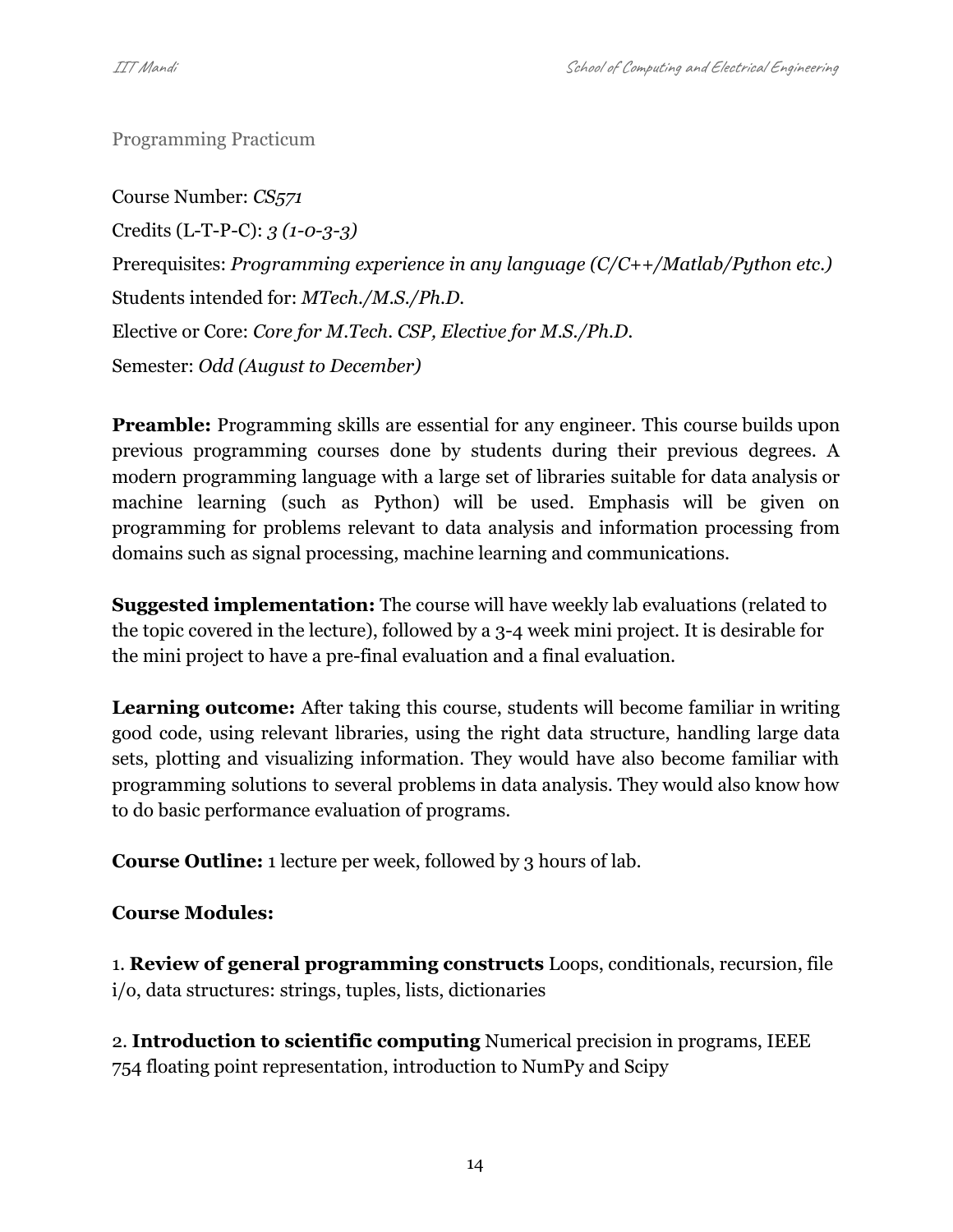## 3. **Data manipulation** Pandas, handling large data files

4. **Data visualization** Various types of plots: histograms, scatter plots, box plots etc. Datasets can be provided and plots can be created from them

5. **Object oriented programming** Classes and objects, inheritance

6. **Implementing well known programs** Matrix factorizations, solving large order linear systems of equations, least squares approximations, simulating binary channels, signal denoising, K-means clustering, classification using Baye's rule etc.

7. **Introduction to parallelization** Cuda programming (conceptual level only)

8. **Program analysis** Performance tuning, profiling of programs, identifying performance bottlenecks

### **Text Books:**

1. Python Data Science Handbook, Jake Vanderplas, O'Reilly, 2017

### **Reference Books:**

1. Python Programming for the Absolute Beginner, Michael Dawson, ThirdEdition

2. How to Think Like a Computer Scientist: Learning with Python, Allen Downey, Jeffrey Elkner, Chris Meyers, Green Tea Press, 2016

3. Introduction to machine learning with Python, Muller and Guido, O'Reilly, 2017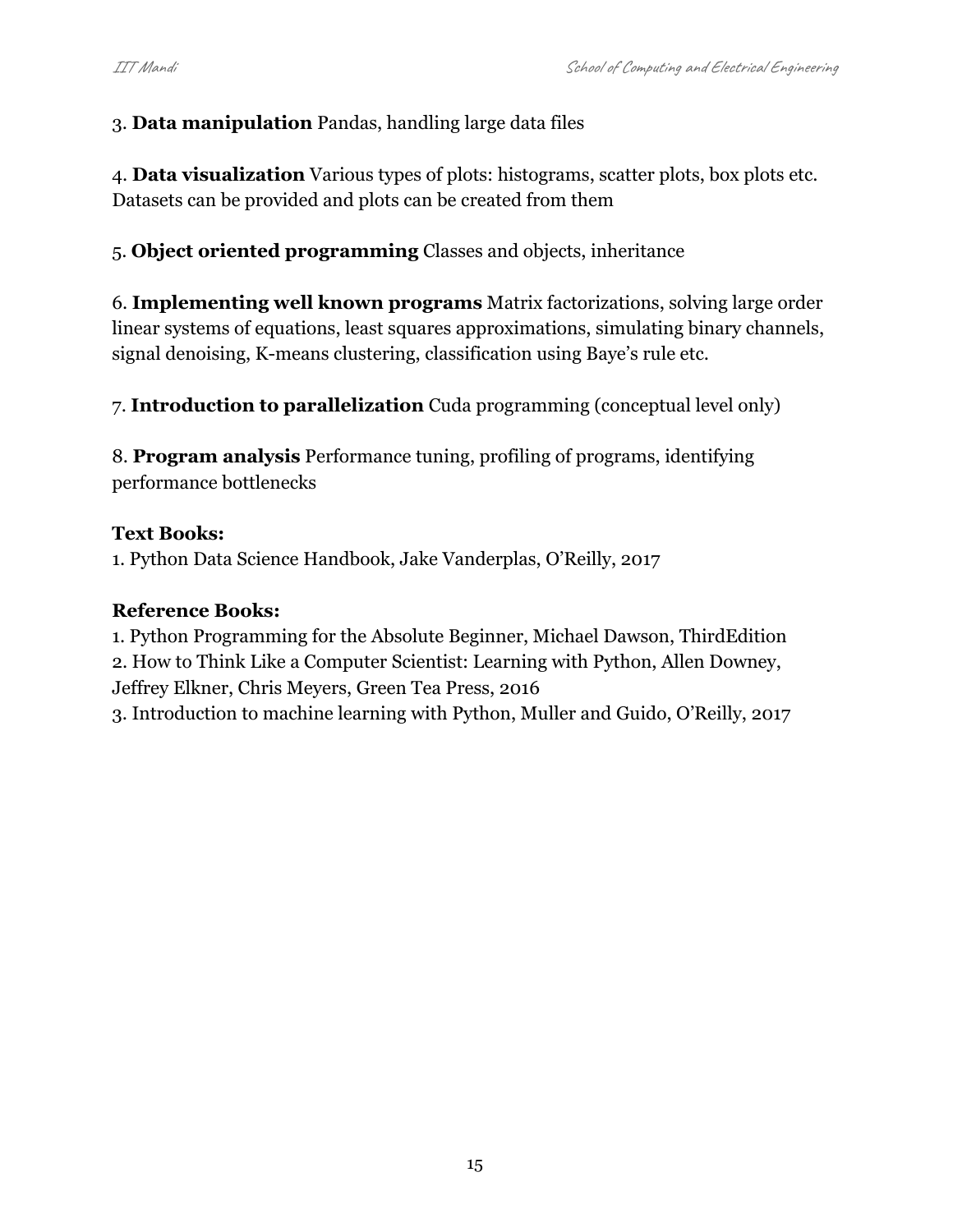Matrix Theory for Engineers

Course number: *EE 522*

Credits (L-T-P-C): *3 (3 - 0 - 0 - 3)*

Prerequisites: *IC 111 Linear Algebra, or a similar course or permission from the instructor.*

Intended for: *M.Tech./MS/PhD, 3rd/4th year B.Tech.*

Distribution: *Core for M.Tech. CSP. Elective for other postgraduates, third and final year B.Tech.*

Semester: *Odd semester (August to December)*

**Preamble:** Matrix theory has found application in several disciplines of engineering, such as, electrical, mechanical, structural engineering. As various branches of engineering deal with linear systems, which can be expressed using vectors and matrices, knowledge of matrix theory is a must for modern engineers. Though due to advances in computation technology large linear systems can be solved within a reasonable time limit, but some insights from matrix theory, in many cases, can reduce the computational task significantly.

## **Course Modules**:

**Background and review:** Quick recapitulation of linear system of equations, and their solutions, Matrices, Determinant, Rank, Linear Vector spaces, Basis, Dimensions, Subspaces, Inner product and orthogonality, Range space and null space, Eigenvalues and eigenvectors.

**Norms for vectors and matrices:** Vector norms and their properties, Matrix norms, Error analysis in linear systems

**Canonical forms, Symmetric and Hermitian matrices:** Jordan Canonical form, Definition, properties, and characterization of Hermitian matrices, Congruence and simultaneous diagonalization of Hermitian and symmetric matrices.

**Perturbation theory and Eigenvalue problems:** The condition of Eigenvalues, Condition numbers and their application, location and perturbation of Eigenvectors, Generalized Eigenvalue problems, Rayleigh Quotient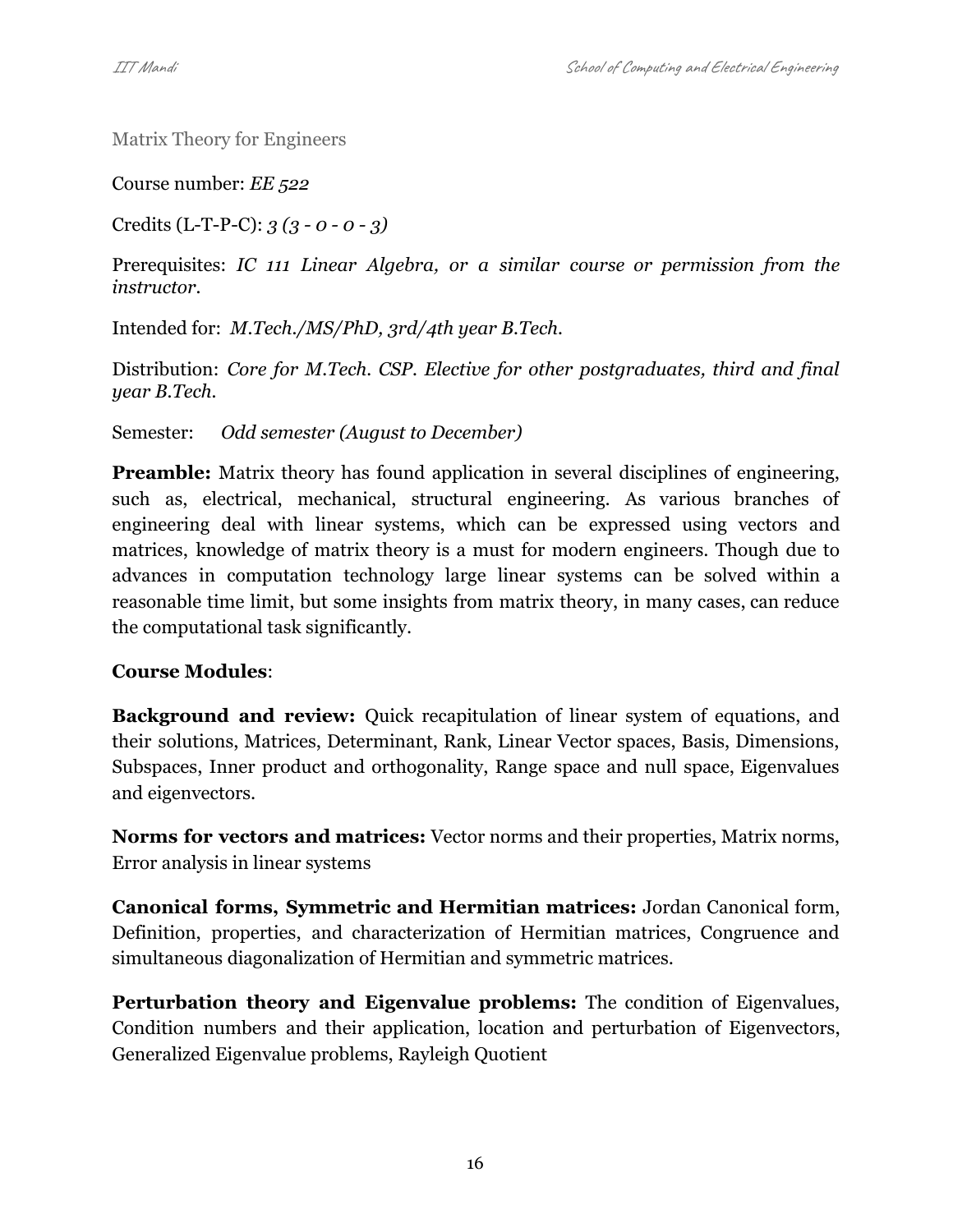**Matrix factorization and Least square problems:** Singular value decomposition, generalized pseudoinverses, QR factorization, PCA, Least square problems

**Sparse matrices, their analysis and algorithms:** Graphs and matrices, Linear solvers and their complexity, Sparse Gaussian elimination, Krylov-subspace iterations, Preconditioned methods: Incomplete factorization, Sparse approximate inverses, Sparse eigenvalue and singular value problems.

**Different types and matrices, their properties and analysis:** Irreducible, primitive, stochastic and doubly stochastic matrices; Properties of positive definite matrices, Sparse matrices and their analysis, Toeplitz and Circulant matrices

**Random matrices and their applications:** Introduction to randomness: concentration of measure, Lemma of Johnson and Lindenstrauss, Random matrices: Matrix norms, Golden-Thompson inequality, Non-commutative Bernstein inequality, Lieb's theorem, Applications: matrix multiplication and matrix completion

**Numerical analysis and iterative methods:** Overview of iterative methods, Arnoldi iterations, Generalized minimal residual method, Lanczos iterations, Conjugate gradients, Biorthogonalization method

## **Textbooks:**

1. *Matrix Analysis,* Roger A. Horn and Charles R. Johnson*,* Cambridge university press, 2012.

2. *Matrix computations,* Gene H. Golub and Charles F. Van Loan, 3ed Ed., John Hopkins University Press, 2012..

#### **Additional References:**

1. *Matrix Theory,* David Lewis, 3rd edition, 2014, Allied Publishers

- 2. *Direct Methods for Sparse Linear Systems,* T. A. Davis, SIAM, 2006
- 3. *An Introduction to Matrix Concentration Inequalities,* Joel Tropp, 2015
- 4. *Topics in Random Matrix Theory,* Terence Tao, AMS, 2012
- 5. *Numerical linear algebra*, Lloyd N. Trefethen and David Bau III, Siam, 1997*.*
- 6. *Matrix analysis for scientists and engineers,* Alan J. Laub, Siam, 2005*.*
- 7. *Linear algebra in action,* Harry Dym, American Mathematical Soc., 2013.

8. *Linear Algebra and its application*, Gilbert Strang, 3rd Ed., Harcourth Brace Jovanovich Pubs.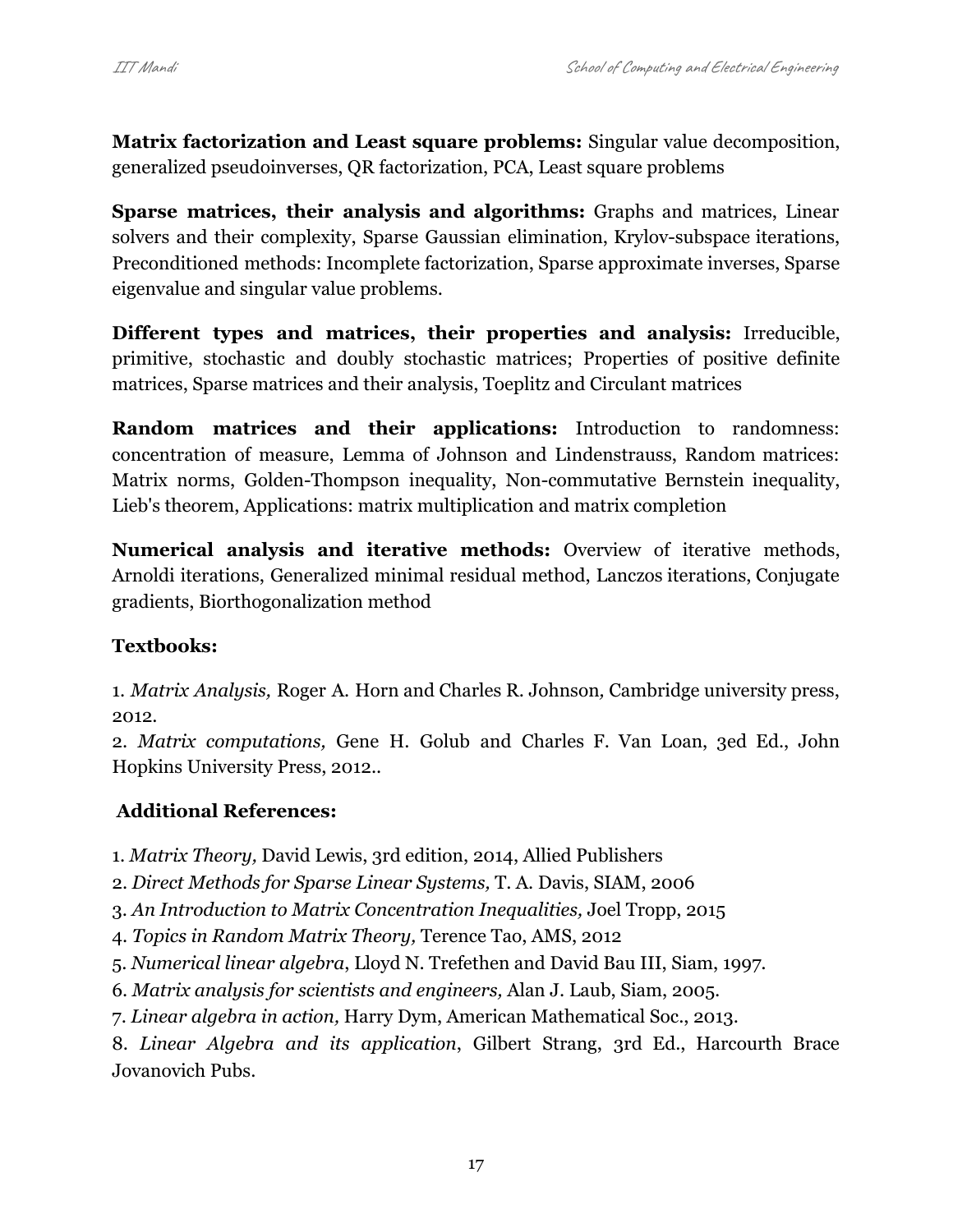Applied Optimization Course Number : *EE 530* Credits (L-T-P-C) : *3 ( 3-0-0-3)* Prerequisites : *Linear algebra (MA512 or IC 111) or Matrix Theory for Engineers (EE522).* Intended for : *UG /MS/M.Tech. CSP/PhD/M.Sc. (Applied Mathematics)* Distribution : *Core for MTech. CSP, Elective for B.Tech. III/IV year, MS, Ph.D, M.Sc (Applied Mathematics).* Semester : *Even (February to June)*

**Preamble:** This course is intended to be a core course for M.Tech Communication and Signal Processing students and elective for MS/Phd and senior B.Tech students. Many of the problems in communication as well as signal processing are solved using optimization. Many of these are non-convex in nature. This course is focused on enabling students to solve convex optimization problems and also to handle nonconvexity.

After finishing this course the students should be in a position to (i) convert a given problem to an appropriate optimization problem (ii) analyze the problem and (iii) choose an appropriate algorithm to solve the problem.

Specific applications from communication and signal processing which uses the theory developed in the initial modules is included in the last module. For these, in addition to the theory the students are expected to implement these algorithms and analyze the solvability in some of the cases.

# **Course modules:**

**Convex analysis:** convex sets, convex cones, polyhedral sets, extreme points and directions. Convex functions, properties and tests for convexity, operations that preserve convexity, conjugate function.

**Convex optimization:** standard form, equality and inequality constraints, slack variables, eliminating equality and inequality constraints. Local and global optima. Optimality criterion for unconstrained, equality constrained and inequality constrained problems.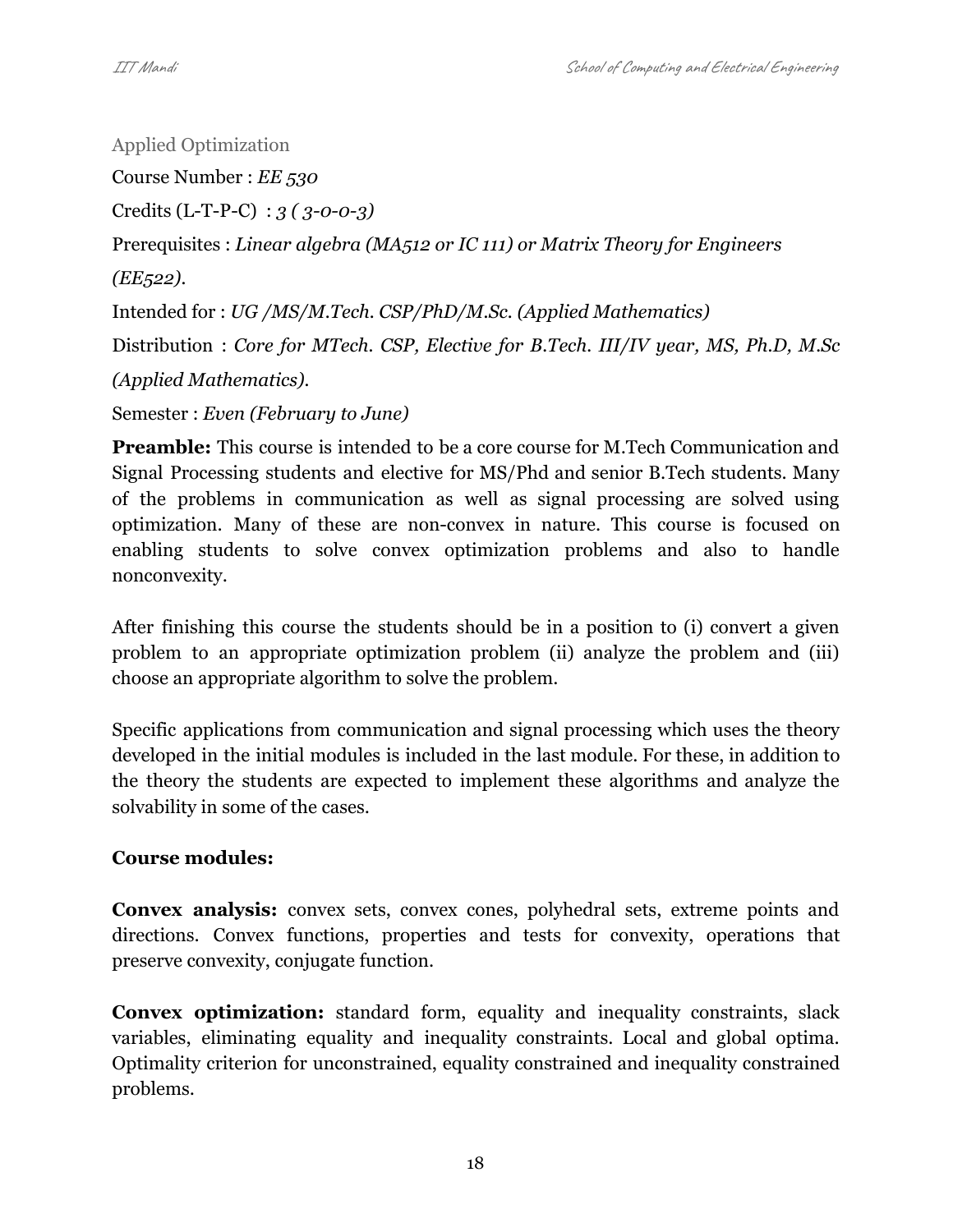**Convex optimization problems:** Linear optimization problems with examples, linear and generalized linear-fractional programming. Quadratic problems with examples. Second order cone programming – robust linear programming, linear programming with random constraints. Geometric programming with examples. Generalized inequality constraints – conics form problems, semidefinite programming, examples.

**Handling non-convexity:** Lagrangian duality theory – Lagrangian dual function, strong and weak duality, duality gap. Certificate of suboptimality and stopping criteria, complementary slackness. KKT optimality conditions. Solving the primal via dual.

**Applications of convex programming in communication and signal processing:** The choice of applications is left to the faculty member handling the course. Examples that could be used are: Optimal decentralized estimation (single and multisensor case). Pulse shaping filter design. Quasi-ML detection via SDP relaxation (or any other problems in CSP).

### **Text book:**

1. S. Boyd and L. Vandenberghe, Convex Optimization, Cambridge University Press, 2008.

## **Reference books:**

1. M.S. Bazaraa, H.D. Sherali and C.M. Shetty, Nonlinear Programming, 3/e, Wiley, 2006.

2. D. P. Bertsekas, Nonlinear programming, Athena Scientific, 1999.

3. D. G. Luenberger and Y. Ye, Linear and nonlinear programming, 3/e, Springer, 2008.

4. Relevant literature.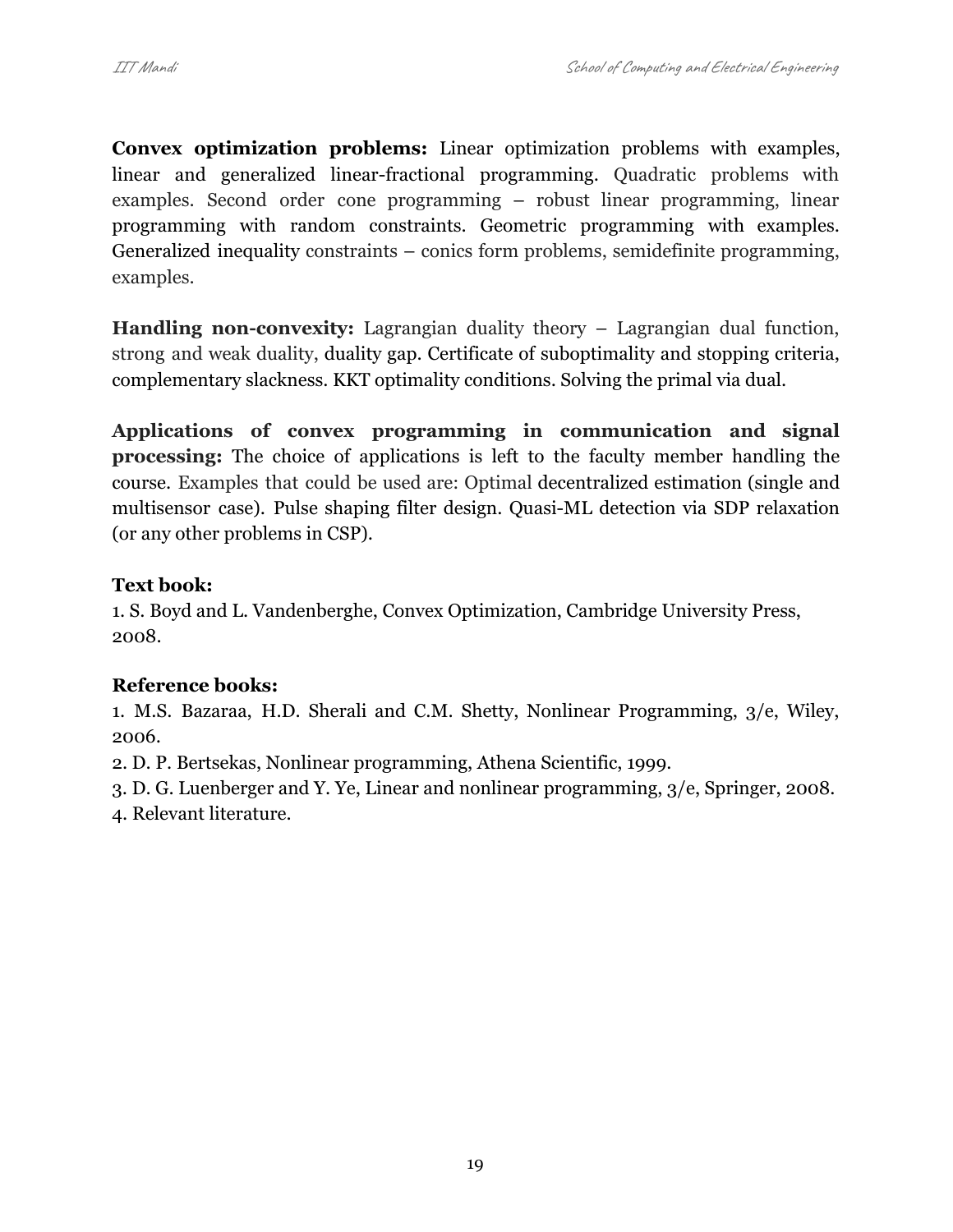IoT Systems

Course Number: *EE536* Credits (L-T-P-C): *3 (2-0-2-3)* Prerequisites: *Communication theory (EE304); Computer networks (CS406); Microcontroller programming and Digital systems design (IC161)* Intended for: *B.Tech. III/IV year/ MS/M.Tech./PhD* Distribution: *Core for M.Tech. (CSP)* Semester: *Even (February to June)*

**Preamble:** The Internet of things can be seen as an agglomeration of various technologies that facilitate data acquisition, device-to-device communication, real-time monitoring and actuation for several real world applications. The objective of this course is to introduce the students to some of these constituent technologies and provide them hands-on experience in designing small-scale IoT systems. While the emphasis is given on the implementation aspects, the students will be briefed about the underlying theoretical concepts. They will be also introduced to several performance metrics that can be used to evaluate different IoT systems.

**Learning outcome:** After taking this course, students will

1. be familiar with different prototyping boards and their components. They will be able to choose an appropriate board/components for designing an IoT system.

2. have hands-on experience in programming off-the-shelf boards using respective IDEs. Additionally, they will be able to choose appropriate libraries for interfacing with external sensors, or communication modules.

3. be versed in different communication standards and technologies. They will be able to choose appropriate communication technology/technologies for designing an IoT system.

4. be knowledgeable about Medium Access Protocols, routing algorithms and their implementations.

5. be able to compare different IoT systems in terms of different performance metrics: network lifetime, power consumption, reliability of the network etc.

6. be able to design a small-scale IoT system for several real-world applications.

# **Course modules:**

**1. An introduction to IoT systems:** Introduction and motivation of IoT systems.